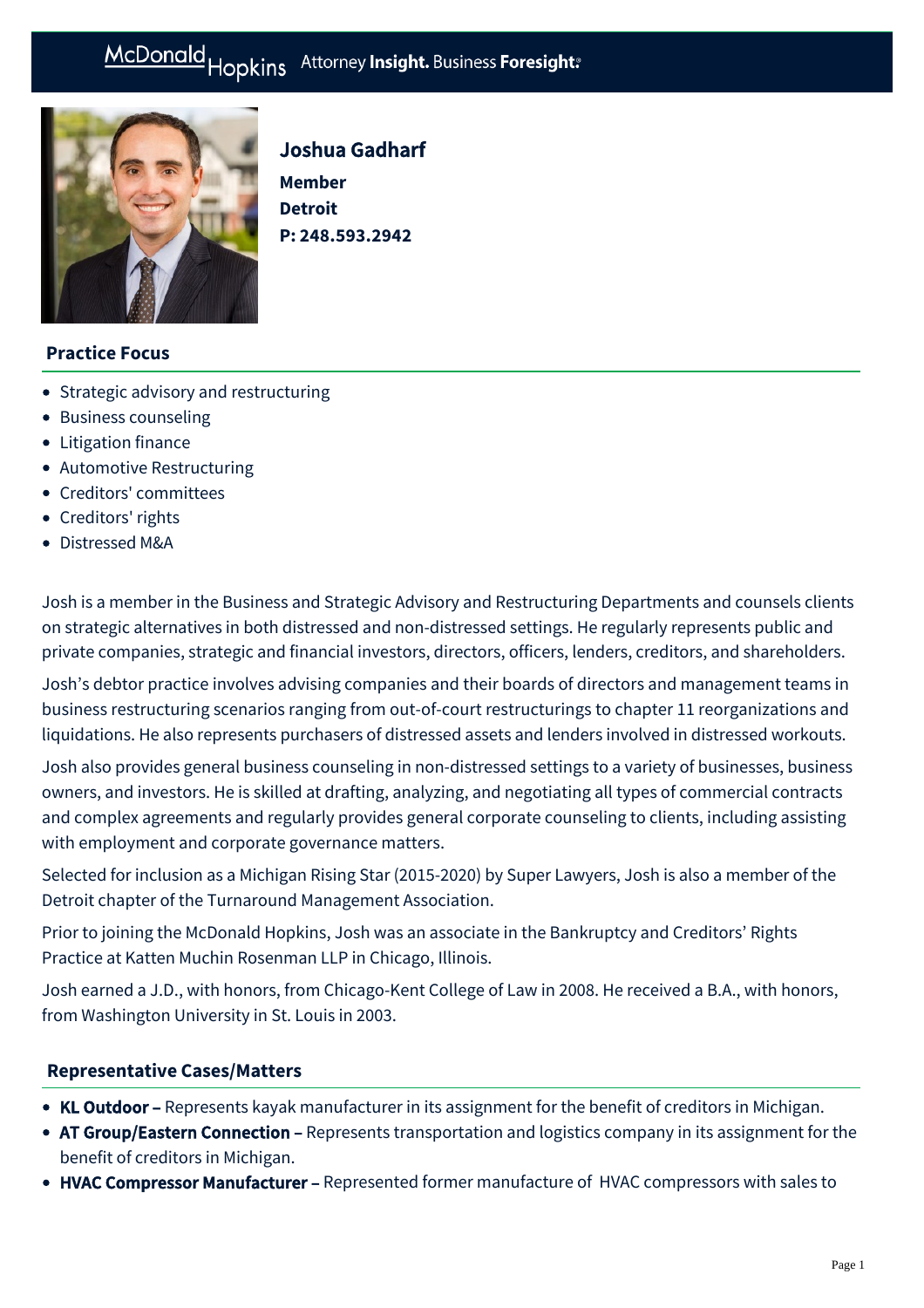worldwide customers in its out-of-court wind down and liquidation, including drafting and negotiating dozens of customer and supply agreements, drafting and negotiating purchase agreement, and closing sale of assets to foreign strategic purchaser.

- City of Detroit Represented Syncora Guarantee and Syncora Capital Assurance in the City of Detroit chapter 9 bankruptcy case in connection with Syncora's holdings of the City's certificates of participation and as insurers of certain of the City's swap and COPs obligations.
- Leading Distributor of Steel Products Provides regular business advice as outside corporate counsel, including negotiating settlements of contract and other business disputes with customers and suppliers and advising company during its WBENC certification process.
- Leading Designer of Automotive, Mobile, and Consumer Electronics Provides regular business advice as outside corporate counsel.
- Billnat Corporation dba Sav-On Drugs Represented chapter 11 debtor in successful sale of its regional drugstore chain to CVS.
- **Gulf Chemical & Metallurgical Corp.** Represented metals producer based in Freeport, Texas and Pittsburgh, Pennsylvania in its chapter 11 bankruptcy cases in Pittsburgh, Pennsylvania, and currently represents the Liquidating Trustee of the liquidating trust established post-bankruptcy.
- Keywell L.L.C. Represented Official Committee of Unsecured Creditors in chapter 11 bankruptcy case of leading supplier of recycled titanium, high-temperature alloys and stainless steel in North America, and currently represents the Liquidating Trustee of the liquidating trust established post-bankruptcy.
- Lee Steel Corporation Represented chapter 11 debtors in successful sale of its steel service business to Union Partners and its excess manufacturing facility to Hilco Industrial and Hilco Real Estate in a transaction fully paying the lender and earning the TMA Chicago/Midwest Small Deal of the Year 2016.
- Bertucci's Holdings, Inc. Represented strategic buyer, who is also providing debtor-in-possession financing, in its stalking horse bid to acquire substantially all the assets of Bertucci's, the owner and operator of full-service casual family restaurants located in the Northeast and Mid-Atlantic regions.
- Central Grocers, Inc. Represented wholesale cooperative and its subsidiaries, including Strack and Van Til Super Market, Inc., in their chapter 11 bankruptcy cases in Chicago, Illinois.
- Elements Behavioral Health Represented joint venture in providing DIP financing and acquiring leading operator of addiction treatment facility out of bankruptcy.
- Park Place Christian Community of Elmhurst Represented continuing care retirement community in pre-negotiated chapter 11 bankruptcy in Chicago, Illinois, which restructured over \$150 million in bond debt.
- Werthan Packaging Represented strategic buyer in its stalking horse bid and acquisition of substantially all the assets of Werthan Packaging out of bankruptcy.
- Large Automotive Supplier Drafted and negotiated supply agreements for one of the world's largest manufacturers of transmission and wet-wheel brake friction products, supplying both OEMs and automotive aftermarket customers.
- Awrey Bakeries LLC Represented one of the largest privately owned baked goods producers in the country, in its out-of-court restructuring, wind-down and going concern Article 9 sale to Minnie Marie Bakers, Inc.
- Edison Mission Energy Represented Edison Mission Energy (EME) as conflicts counsel in its chapter 11 restructuring of approximately \$3.7 billion of senior unsecured notes and other obligations; represented EME subsidiary, Camino Energy, as primary debtor's counsel. EME, through its subsidiaries, owns or leases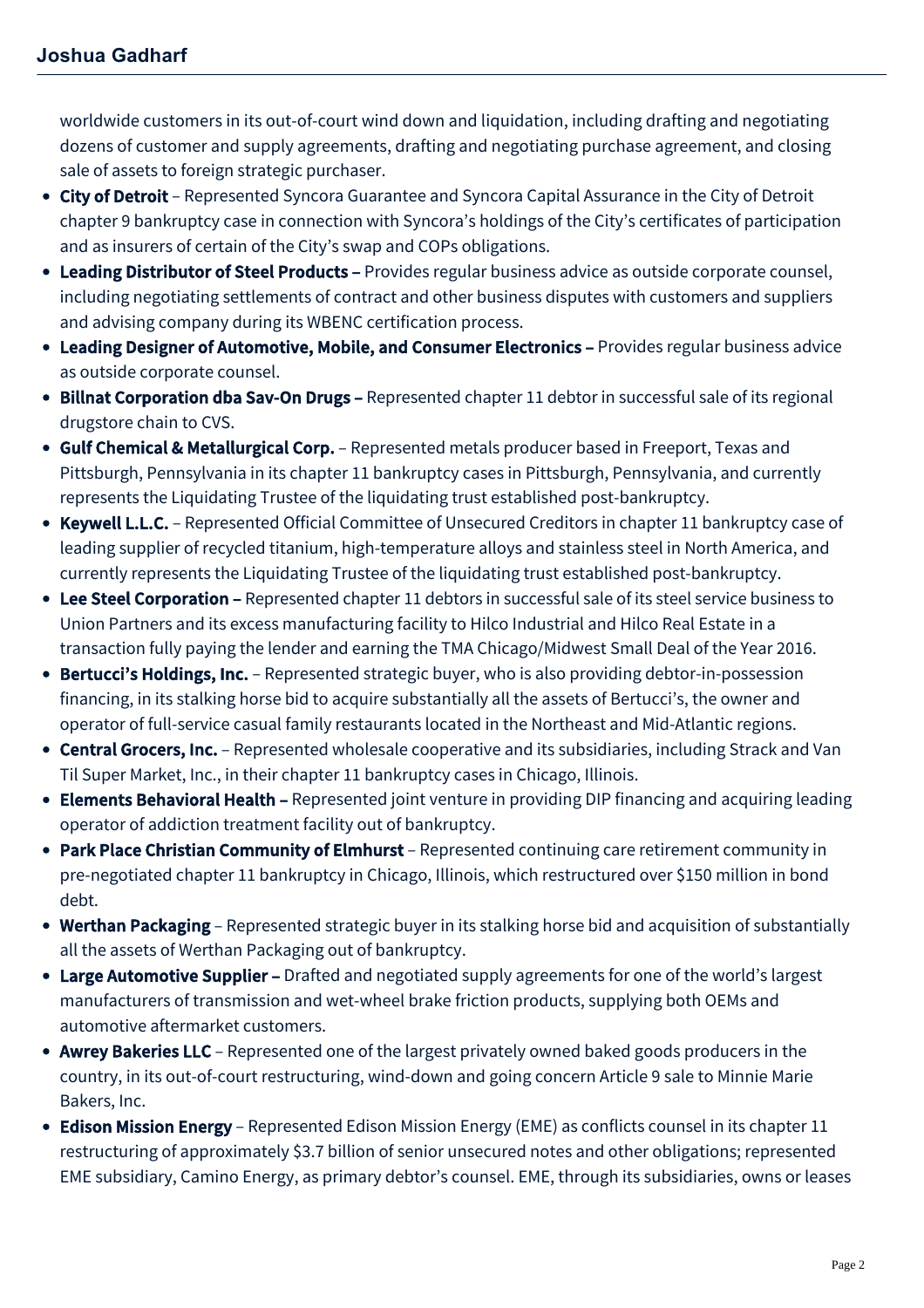and operates a portfolio of more than 40 electric generating facilities powered by coal, natural gas, wind, and biomass (with aggregate existing project indebtedness of approximately \$1.5 billion), as well as an energy marketing and trading operation.

- Kurz-Kasch Represented leading manufacturer of conventional coils and stators, engineered composite components and subassemblies, magnetic/electrical/electronic sensing devices, and high performance solenoids in its out-of-court restructuring.
- Real Alloy Recycling Representing holder of  $503(b)(9)$  claims in chapter 11 cases filed by leading aluminum producer.
- Tribune Company Represented Tribune Company's two largest former shareholders and dozens of other former shareholders, all defendants in several fraudulent transfer lawsuits where plaintiffs sought to claw back payments made to shareholders during Tribune's leveraged buy-out in 2007.
- Lake County Family Young Men's Christian Association Represented Illinois not-for-profit corporation in its out-of-court restructuring, wind down, and assignment for the benefit of creditors.
- TSC Global, LLC Represented company involved in the sale, marketing, and distribution of consumer brand products, including "e-cigarettes," to top retailers, travel centers, and truck stops, in its out-of-court restructuring, wind down, and two UCC Article 9 sales.
- Hess Industries, Inc. Represented manufacturer of heavy equipment and metal forming machines in its out-of-court restructuring and eventual chapter 7 filing.
- Commercial Foreclosures Represented secured lenders in all phases of commercial mortgage foreclosure litigation.
- Pro Bono Represented plaintiff in race and sex discrimination lawsuit brought against his employer.

# **Admissions - Court**

- U.S. District Court for the Eastern District of Michigan
- U.S. District Court for the Northern District of Illinois

### **Admissions - State**

- Illinois
- Michigan

### **Education**

- Illinois Institute of Technology Chicago-Kent College of Law
- Washington University in St Louis

### **Honors and Awards**

• Selected for inclusion in Michigan Rising Stars (2015-2020)

# **Professional Membership**

Turnaround Management Association